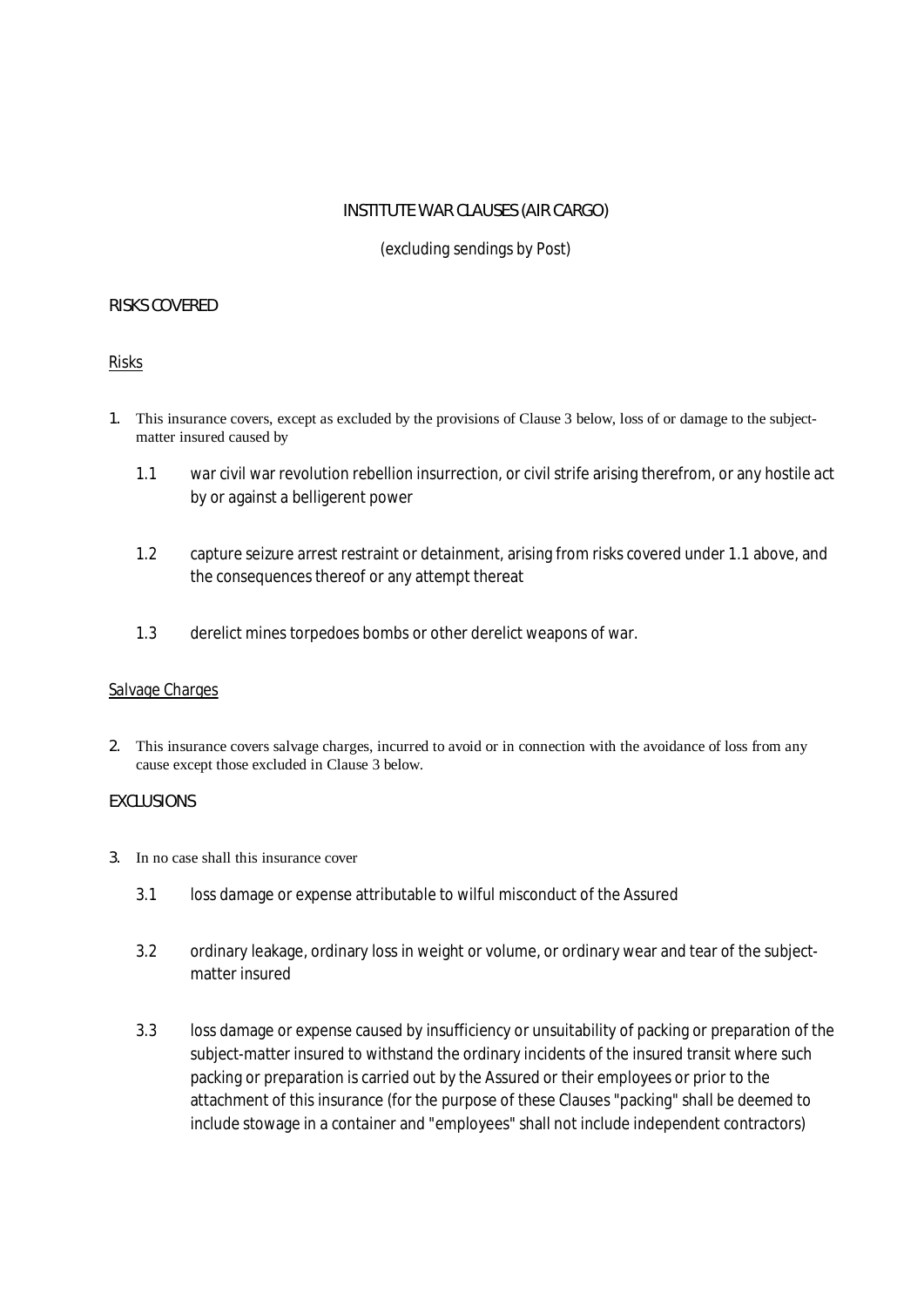- 3.4 loss damage or expense caused by inherent vice or nature of the subject-matter insured
- 3.5 loss damage or expense arising from unfitness of aircraft conveyance or container for the safe carriage of the subject-matter insured, where loading therein or thereon is carried out prior to attachment of this insurance or by the Assured or their employees and they are privy to such unfitness at the time of loading.

This exclusion shall not apply where the contract of insurance has been assigned to the party claiming hereunder who has bought or agreed to buy the subject-matter insured in good faith under a binding contract.

- 3.6 loss damage or expense caused by delay, even though the delay be caused by a risk insured against
- 3.7 loss damage or expense caused by insolvency or financial default of the owners managers charterers or operators of the aircraft where, at the time of loading of the subject-matter insured on board the aircraft, the Assured are aware, or in the ordinary course of business should be aware, that such insolvency or financial default could prevent the normal prosecution of the transit

This exclusion shall not apply where the contract of insurance has been assigned to the party claiming hereunder who has bought or agreed to buy the subject-matter insured in good faith under a binding contract

- 3.8 any claim based upon loss of or frustration of the transit or adventure
- 3.9 loss damage or expense directly or indirectly caused by or arising from any hostile use of any weapon or device employing atomic or nuclear fission and/or fusion or other like reaction or radioactive force or matter.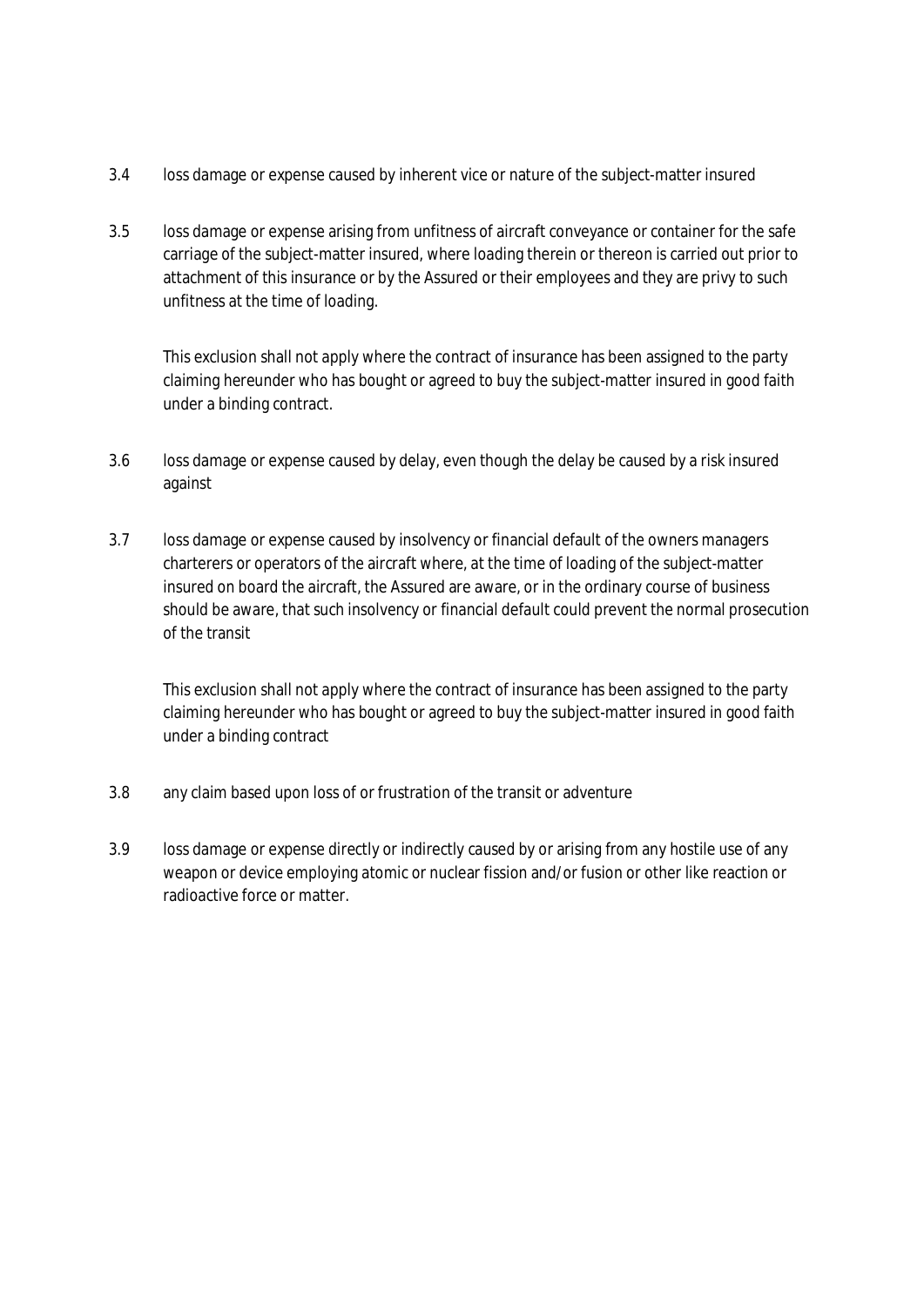#### **DURATION**

#### Transit Clause

- **4.** 4.1 This insurance
	- 4.1.1 attaches only as the subject-matter insured and as to any part as that part is loaded on the aircraft for the commencement of the air transit insured

and

4.1.2 terminates, subject to 4.2 and 4.3 below, either as the subject-matter insured and as to any part as that part is discharged from the aircraft at the final place of discharge

or

on expiry of 15 days counting from midnight of the day of arrival of the aircraft at the final place of discharge,

whichever shall first occur;

nevertheless,

*subject to prompt notice to the Insurers and to an additional premium,* such insurance

4.1.3 reattaches when, without having discharged the subject-matter insured at the final place of discharge, the aircraft departs therefrom,

and

4.1.4 terminates, subject to 4.2 and 4.3 below, either as the subject-matter insured and as to any part as that part is thereafter discharged from the aircraft at the final (or substituted) place of discharge,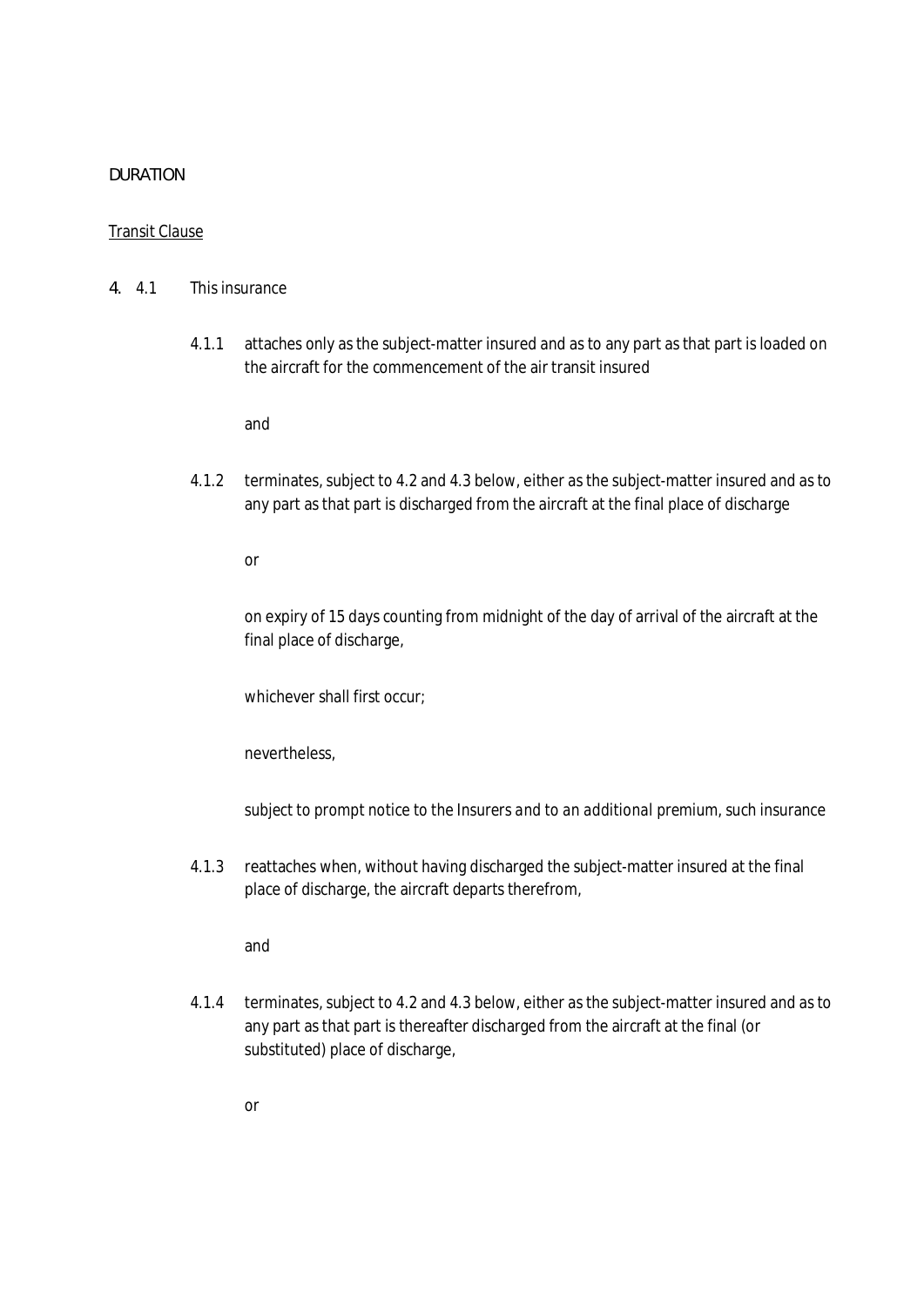on expiry of 15 days counting from midnight of the day of re-arrival of the aircraft at the final place of discharge or arrival of the aircraft at a substituted place of discharge,

whichever shall first occur.

- 4.2 If during the insured transit the aircraft arrives at an intermediate place to discharge the subjectmatter insured for on-carriage by aircraft or oversea vessel, then, subject to 4.3 below and to an additional premium if required, this insurance continues until the expiry of 15 days counting from midnight of the day of arrival of the aircraft at such place, but thereafter reattaches as the subject-matter insured and as to any part as that part is loaded on an on-carrying aircraft or oversea vessel. During the period of 15 days the insurance remains in force after discharge only whilst the subject-matter insured and as to any part as that part is at such intermediate place. If the subject-matter insured is on-carried within the said period of 15 days or if the insurance reattaches as provided in this Clause 4.2
	- 4.2.1 where the on-carriage is by aircraft this insurance continues subject to the terms of these Clauses,
		- or
	- 4.2.2 where the on-carriage is by oversea vessel, the current Institute War Clauses (Cargo) shall be deemed to form part of the contract of insurance and shall apply to the oncarriage by sea.
- 4.3 If the air transit in the contract of carriage is terminated at a place other than the destination agreed therein, that place shall be deemed to be the final place of discharge and this insurance terminates in accordance with 4.1.2. If the subject-matter insured is subsequently consigned to the original or any other destination, then, *provided notice is given to the Insurers before the commencement of such further transit and subject to an additional premium,* this insurance reattaches
	- 4.3.1 in the case of the subject-matter insured having been discharged, as the subject-matter insured and as to any part as that part is loaded on the on-carrying aircraft for the transit;
	- 4.3.2 in the case of the subject-matter insured not having been discharged, when the aircraft departs from such deemed final place of discharge;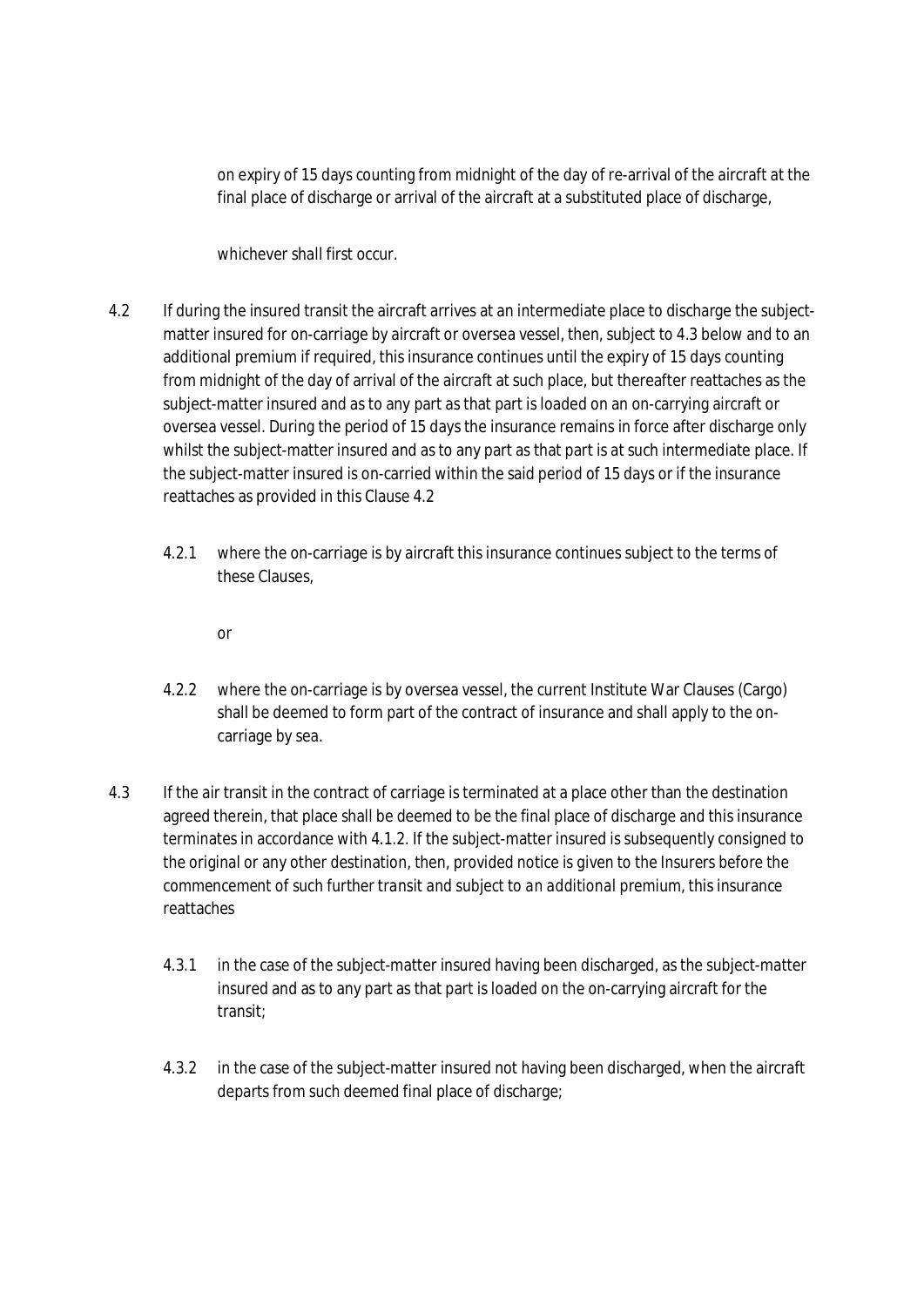thereafter this insurance terminates in accordance with 4.1.4.

4.4 *Subject to prompt notice to Insurers, and to an additional premium if required,* this insurance shall remain in force within the provisions of these Clauses during any deviation, or any variation of the adventure arising from the exercise of a liberty granted to the air carriers under the contract of carriage.

(For the purpose of Clause 4

"oversea vessel" shall be deemed to mean a vessel carrying the subject-matter from one port or place to another where such voyage involves a sea passage by that vessel)

## Change of Transit

**5.** 5.1 Where, after attachment of this insurance, the destination is changed by the Assured, *this must be*

> notified promptly to Insurers for rates and terms to be agreed. Should a loss occur prior to such agreement being obtained cover may be provided but only if cover would have been available at a reasonable commercial market rate on reasonable market terms.

5.2 Where the subject-matter insured commences the transit contemplated by this insurance (in accordance with Clause 4.1), but, without the knowledge of the Assured or their employees the aircraft leaves for another destination, this insurance will nevertheless be deemed to have attached at commencement of such transit.

## 6. Anything contained in this contract which is inconsistent with Clauses 3.8, 3.9 or 4 shall, to the extent of such **inconsistency, be null and void.**

**CLAIMS**

## Insurable Interest

- **7.** 7.1 In order to recover under this insurance the Assured must have an insurable interest in the subject-matter insured at the time of the loss.
	- 7.2 Subject to Clause 7.1 above, the Assured shall be entitled to recover for insured loss occurring during the period covered by this insurance, notwithstanding that the loss occurred before the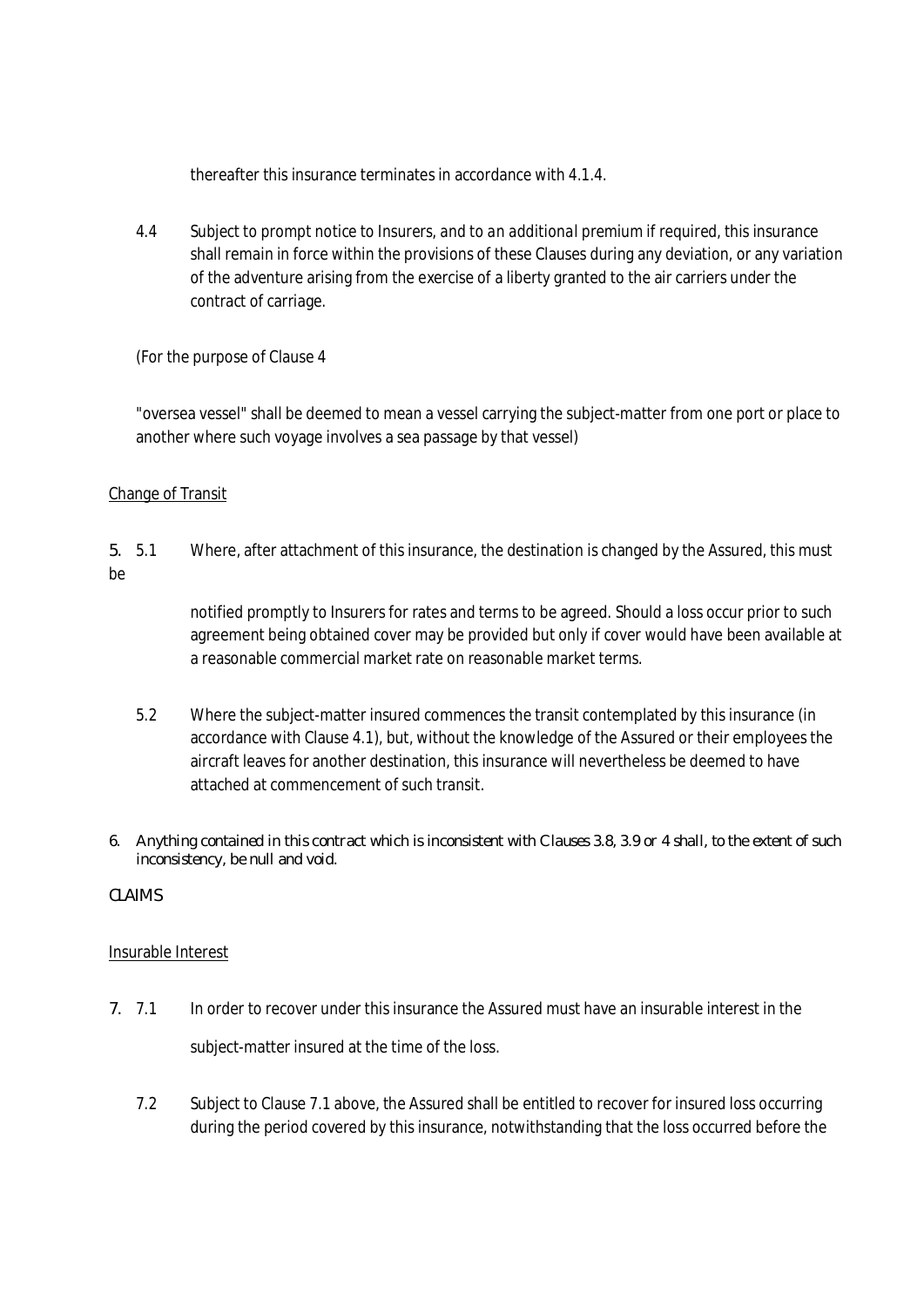contract of insurance was concluded, unless the Assured were aware of the loss and the Insurers were not.

## Increased Value

**8.** 8.1 If any Increased Value insurance is effected by the Assured on the subject-matter insured under

this insurance the agreed value of the subject-matter insured shall be deemed to be increased to the total amount insured under this insurance and all Increased Value insurances covering the loss, and liability under this insurance shall be in such proportion as the sum insured under this insurance bears to such total amount insured.

In the event of claim the Assured shall provide the Insurers with evidence of the amounts insured under all other insurances.

8.2 **Where this insurance is on Increased Value the following clause shall apply:**

The agreed value of the subject-matter insured shall be deemed to be equal to the total amount insured under the primary insurance and all Increased Value insurances covering the loss and effected on the subject-matter insured by the Assured, and liability under this insurance shall be in such proportion as the sum insured under this insurance bears to such total amount insured.

In the event of claim the Assured shall provide the Insurers with evidence of the amounts insured under all other insurances.

## **BENEFIT OF INSURANCE**

## **9.** This insurance

- 9.1 covers the Assured which includes the person claiming indemnity either as the person by or on whose behalf the contract of insurance was effected or as an assignee,
- 9.2 shall not extend to or otherwise benefit the carrier or other bailee.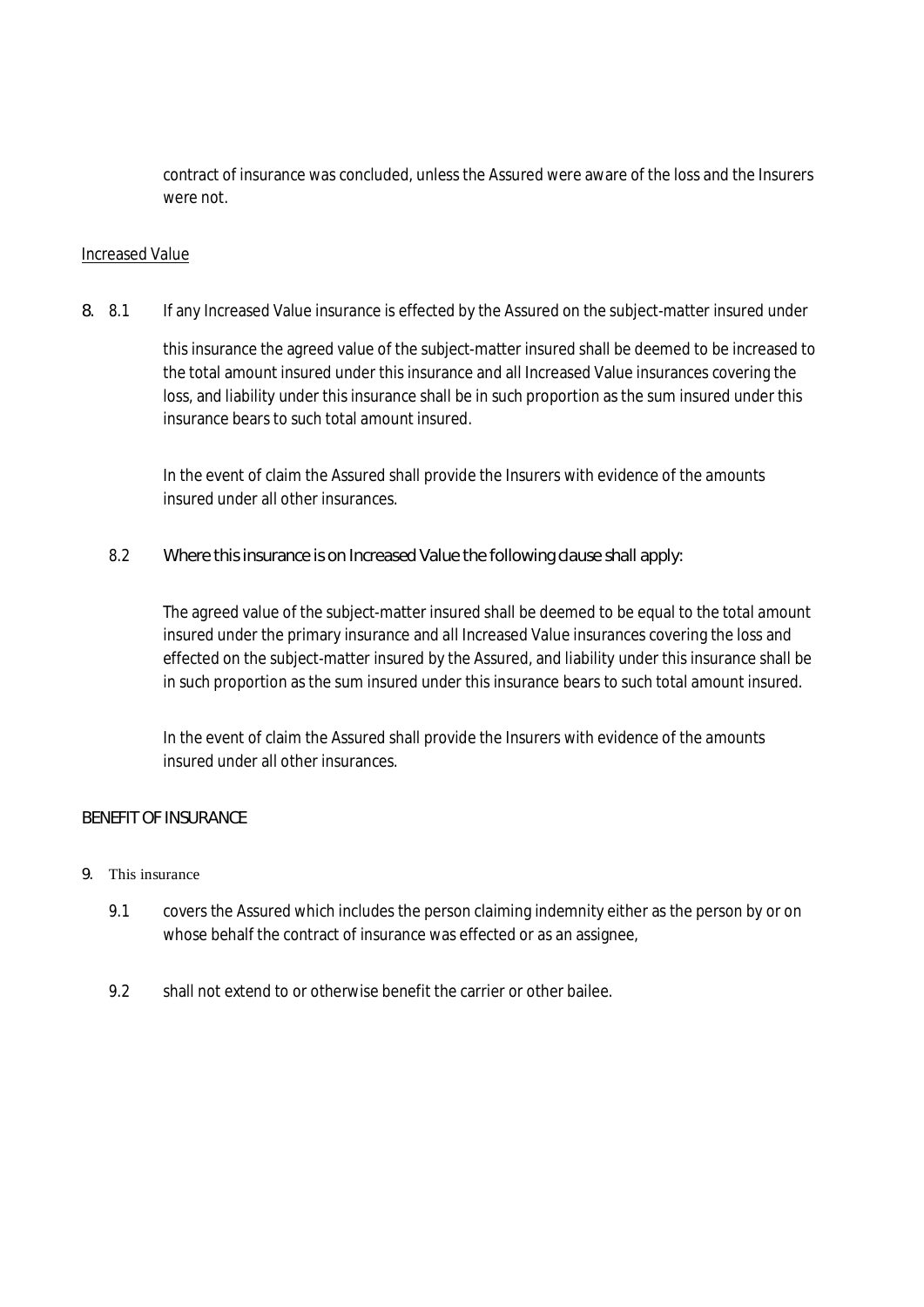#### **MINIMISING LOSSES**

#### Duty of Assured

#### **10**. It is the duty of the Assured and their employees and agents in respect of loss recoverable hereunder

- 10.1 to take such measures as may be reasonable for the purpose of averting or minimising such loss, and
- 10.2 to ensure that all rights against carriers, bailees or other third parties are properly preserved and exercised

and the Insurers will, in addition to any loss recoverable hereunder, reimburse the Assured for any charges properly and reasonably incurred in pursuance of these duties.

#### Waiver

**11.** Measures taken by the Assured or the Insurers with the object of saving, protecting or recovering the subject-matter insured shall not be considered as a waiver or acceptance of abandonment or otherwise prejudice the rights of either party.

### **AVOIDANCE OF DELAY**

**12.** It is a condition of this insurance that the Assured shall act with reasonable despatch in all circumstances within their control.

#### **LAW AND PRACTICE**

**13.** This insurance is subject to English law and practice.